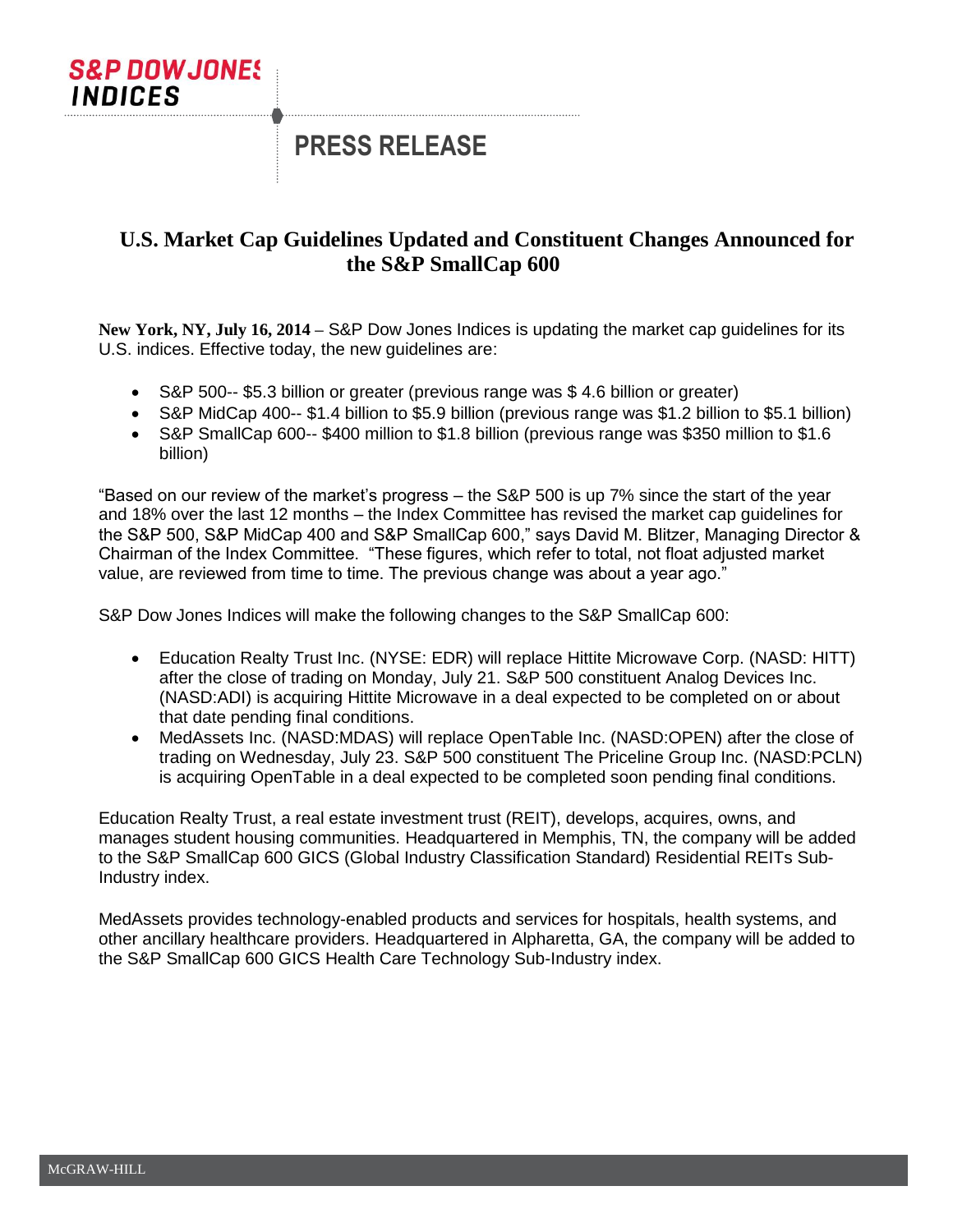

# **PRESS RELEASE**

Following is a summary of the changes:

| S&P SMALLCAP 600 INDEX - July 21, 2014 |                                  |                               |                          |  |  |
|----------------------------------------|----------------------------------|-------------------------------|--------------------------|--|--|
|                                        | <b>COMPANY</b>                   | <b>GICS ECONOMIC SECTOR</b>   | <b>GICS SUB-INDUSTRY</b> |  |  |
| <b>ADDED</b>                           | <b>Education Realty</b><br>Trust | <b>Financials</b>             | Residential REITs        |  |  |
| <b>DELETED</b>                         | <b>Hittite Microwave</b>         | <b>Information Technology</b> | <b>Semiconductors</b>    |  |  |

| $S\&P$ SMALLCAP 600 INDEX - July 23, 2014 |                  |                        |                               |  |  |
|-------------------------------------------|------------------|------------------------|-------------------------------|--|--|
|                                           | <b>COMPANY</b>   | GICS ECONOMIC SECTOR   | <b>GICS SUB-INDUSTRY</b>      |  |  |
| <b>ADDED</b>                              | <b>MedAssets</b> | Health Care            | <b>Health Care Technology</b> |  |  |
| DELETED                                   | OpenTable        | Information Technology | Internet Software & Services  |  |  |

Additions to and deletions from S&P Dow Jones Indices do not in any way reflect an opinion on the investment merits of the companies involved.

#### **About S&P Dow Jones Indices**

S&P Dow Jones Indices LLC, a part of McGraw Hill Financial, is the world's largest, global resource for index-based concepts, data and research. Home to iconic financial market indicators, such as the S&P 500® and the Dow Jones Industrial Average™, S&P Dow Jones Indices LLC has over 115 years of experience constructing innovative and transparent solutions that fulfill the needs of investors. More assets are invested in products based upon our indices than any other provider in the world. With over 1,000,000 indices covering a wide range of asset classes across the globe, S&P Dow Jones Indices LLC defines the way investors measure and trade the markets. To learn more about our company, please visit www.spdji.com.

*Standard & Poor's and S&P are registered trademarks of Standard & Poor's Financial Services LLC, a part of McGraw Hill Financial. Dow Jones is a registered trademark of Dow Jones Trademark Holdings LLC ("Dow Jones"). These trademarks have been licensed to S&P Dow Jones Indices LLC. It is not possible to invest directly in an index. S&P Dow Jones Indices LLC, Dow Jones, S&P and their respective affiliates (collectively "S&P Dow Jones Indices") do not sponsor, endorse, sell, or promote any investment fund or other investment vehicle that is offered by third parties and that seeks to provide an investment return based on the performance of any index. This document does not constitute an offer of services in jurisdictions where S&P Dow Jones Indices does not have the necessary licenses. S&P Dow Jones Indices receives compensation in connection with licensing its indices to third parties.*